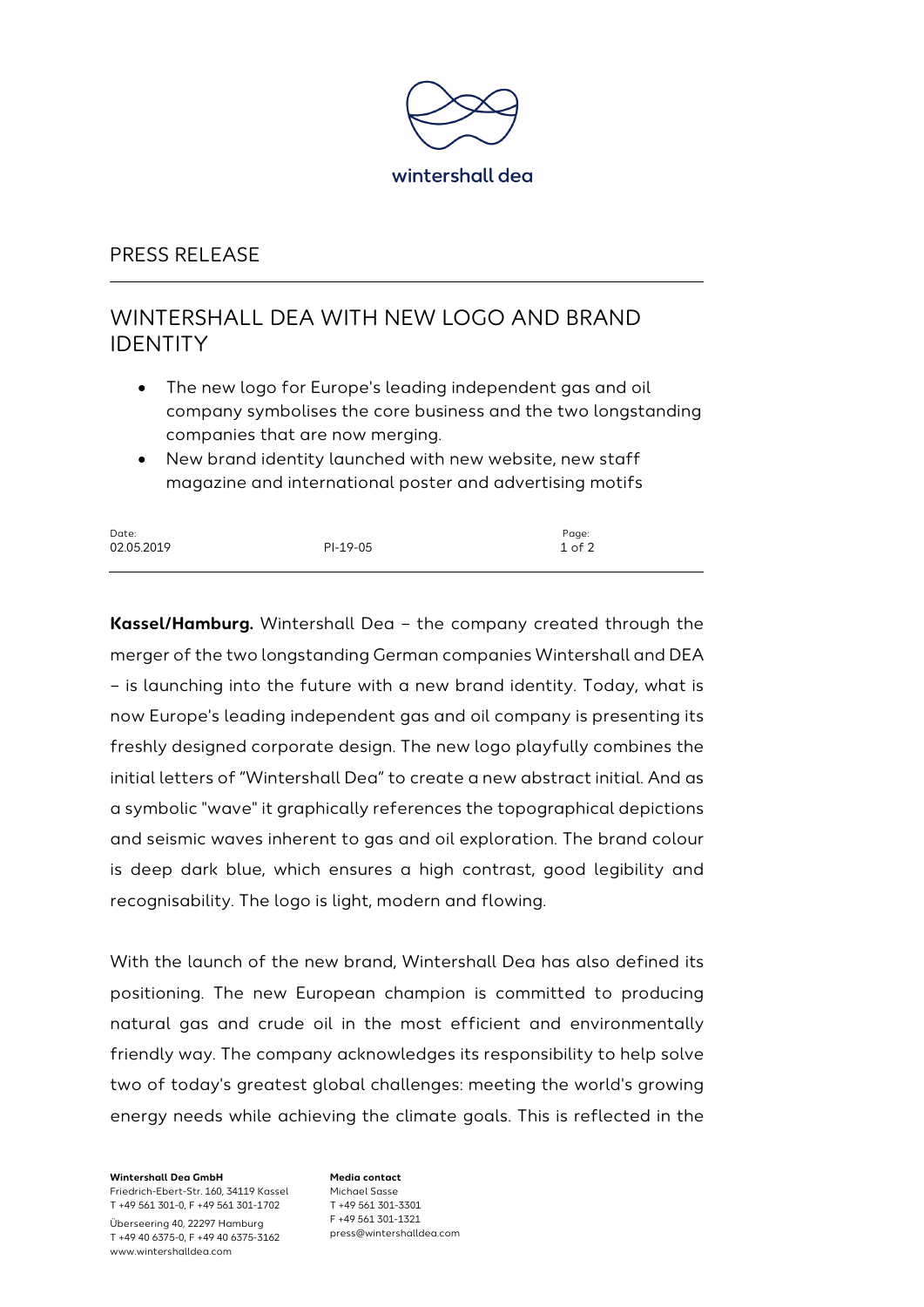

### PRESS RELEASE

| Date:      |          | Page:    |
|------------|----------|----------|
| 02.05.2019 | PI-19-05 | $2$ of 3 |
|            |          |          |

company's portfolio, which focuses on natural gas production. "Europe in particular – and this also applies globally – needs natural gas, and that's not despite the European climate targets, but because of these targets," explains Mario Mehren, CEO of Wintershall Dea. "A responsible and affordable energy transition means: Renewables plus natural gas. As a company, we can make an important contribution here," says Mehren.

Wintershall Dea is launching a new website, international poster and advertising motifs, as well as various publications in the new design. The new brand identity was developed by the brand specialists Jung von Matt / brand identity based in Hamburg.

#### **About Wintershall Dea**

With the merger of Wintershall Holding GmbH and DEA Deutsche Erdoel AG, two successful companies with a long tradition have formed Europe's leading independent natural gas and oil company: **Wintershall Dea.** The company with German roots and headquarters in Kassel and Hamburg explores for and produces gas and oil in 13 countries worldwide in an efficient and responsible manner. With activities in Europe, Russia, Latin America and the MENA region (Middle East & North Africa), Wintershall Dea has a global upstream portfolio and, with its participation in natural gas transport, is also active in the midstream business.

**Wintershall Dea** stands for more than 120 years of experience as an operator and project partner along the entire E&P value chain. The company employs around 4,000 people worldwide from over 60 nations. The company plans to increase its average daily production from around 590,000 barrels of oil equivalent to a range